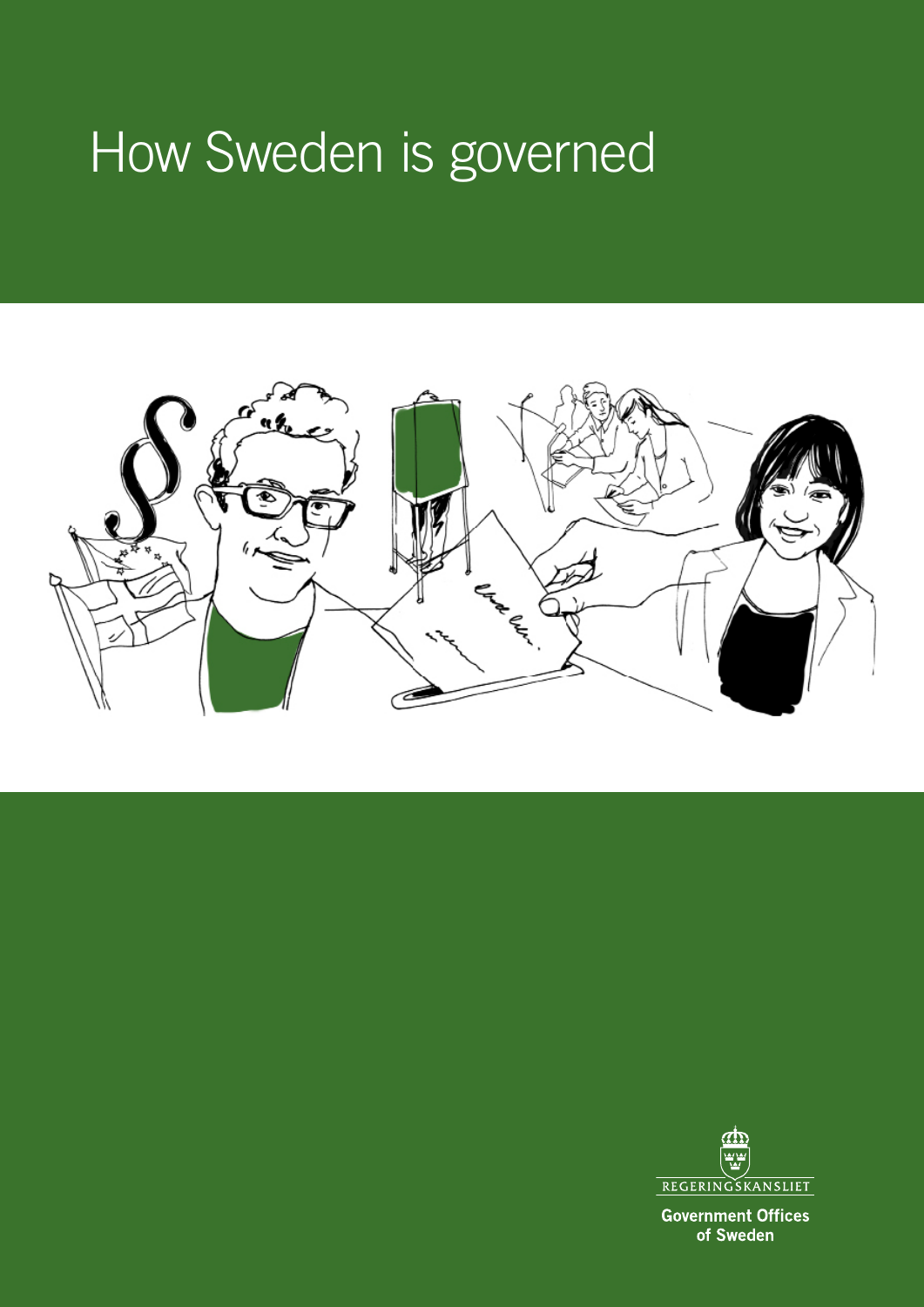## **Content**

| The Government and the Government Offices       | 3  |
|-------------------------------------------------|----|
| The Prime Minister and the other ministers      | 3  |
| The Swedish Government at work                  | 3  |
| The Government Offices at work                  | 4  |
| Activities of the Government Offices            | 4  |
| Government agencies                             | 7  |
| The budget process                              | 7  |
| The legislative process                         | 7  |
| The Swedish social model                        | 9  |
| A democratic system with free elections         | 9  |
| The Swedish administrative model – three levels | 10 |
| The Swedish Constitution                        | 10 |
| Human rights                                    | 11 |
| Gender equality                                 | 11 |
| Public access                                   | 12 |
| Ombudsmen                                       | 12 |
| Scrutiny of the State                           | 13 |
| Sweden in the world                             | 14 |
| Sweden and the EU                               | 14 |
| Sweden and the United Nations                   | 14 |
| Nordic cooperation                              | 15 |
| <b>Facts about Sweden</b>                       | 16 |
| <b>Contact</b>                                  | 16 |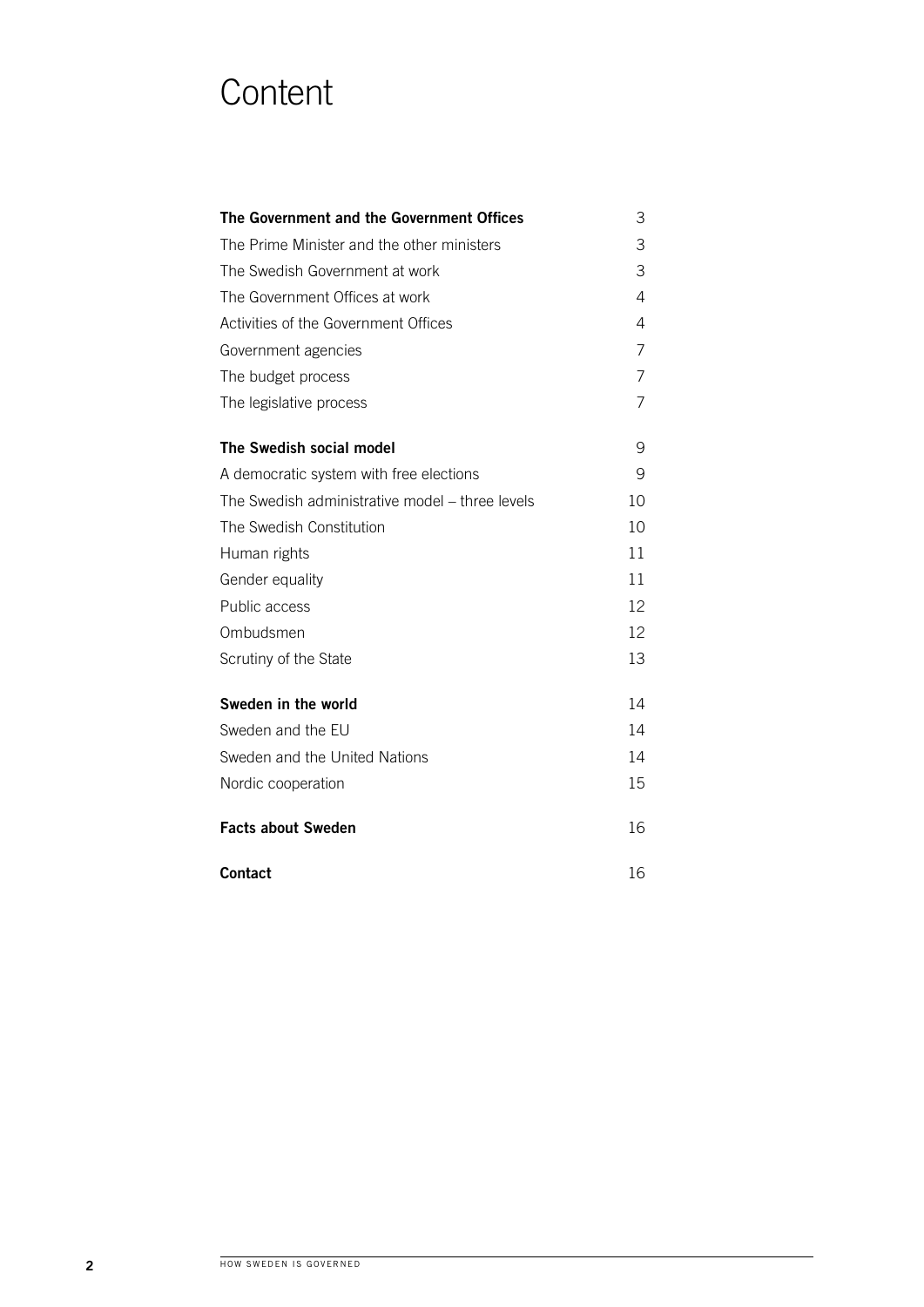## <span id="page-2-0"></span>The Government and the Government **Offices**

## The Prime Minister and the other ministers

After each election the Speaker of the Riksdag (the Swedish Parliament) submits a proposal for a new Prime Minister. The Prime Minister is subsequently appointed by the Riksdag and tasked with forming a government. The Government, led by the Prime Minister, governs Sweden. The Government consists of the Prime Minister and a number of ministers, each with their own area of responsibility.

## The Swedish Government at work

The Government governs Sweden and is the driving force in the process by which laws are created and amended, thereby influencing the development of society as a whole. However, the Government is accountable to the Riksdag and must have its support to be able to implement its policies.

The Government governs the country, which includes:

- submitting legislative proposals to the Riksdag;
- implementing decisions taken by the Riksdag;
- exercising responsibility for the budget approved by the Riksdag;
- representing Sweden in the EU;
- entering into agreements with other states;
- directing central government activities;
- taking decisions in certain administrative matters not covered by other agencies.

The changes the Government wishes to make are set out in legislative proposals, or Government bills, which are then submitted to the Riksdag for approval. The Government is also responsible for drawing up a proposal for the central government budget.

When the Riksdag has taken its decision on a matter – for instance, a new law or the central government budget – it is up to the Government to implement the Riksdag's decision. If a new law gives citizens new rights or imposes new obligations, this also means new responsibilities for the government agency in charge of the area.

#### Collective decision-making

The Government takes joint decisions on all government business at government meetings, which are held once a week. At least five ministers must be present for the Government to be able to take a decision. Government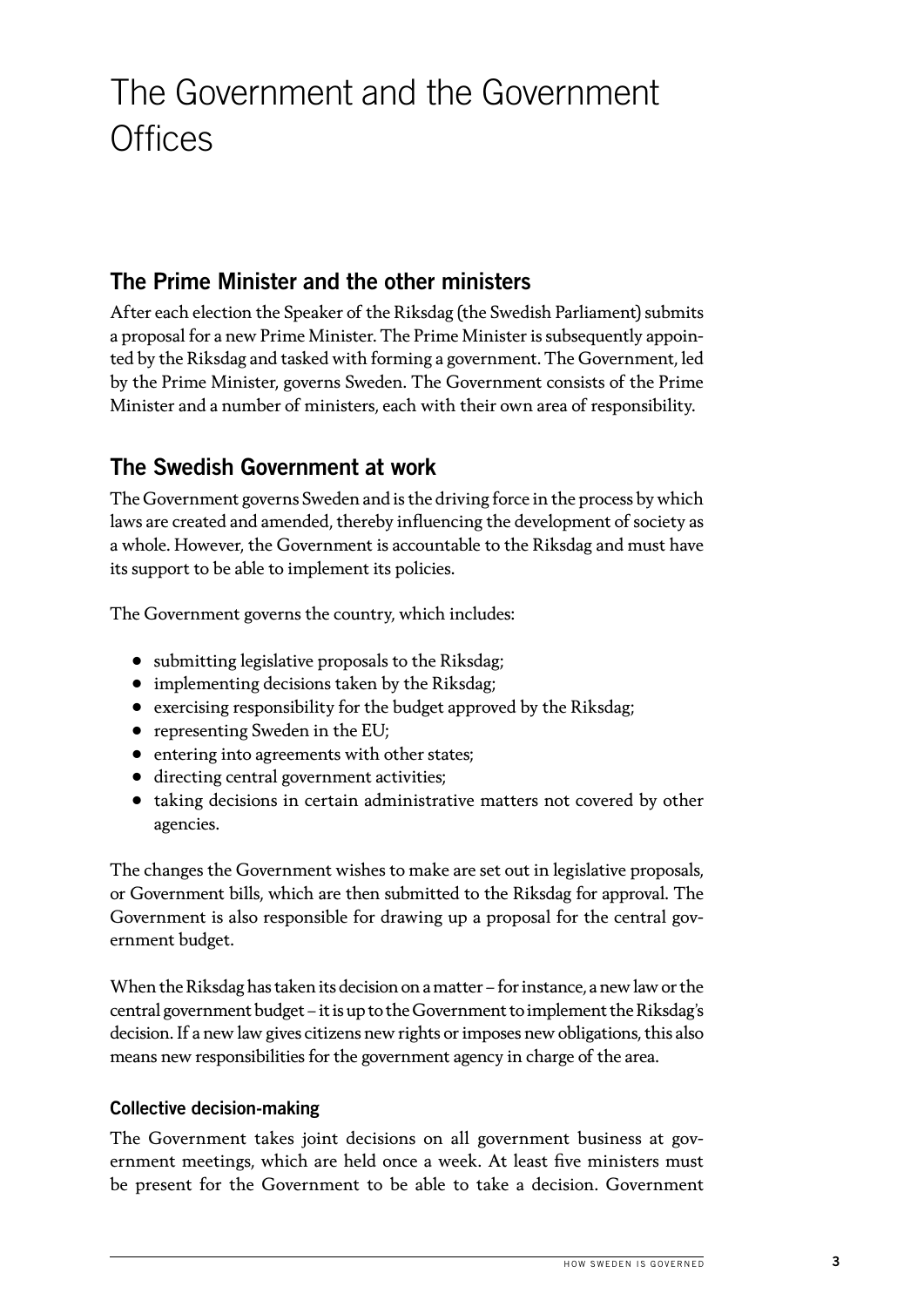<span id="page-3-0"></span>decisions are the formal and final stage of a long decision-making process. A government decision is often preceded by several months of work at official level. Sometimes an item of business can involve the areas of responsibility of several ministers. In that case, it is prepared jointly by their staff. All ministers must be in agreement about the decision before it is taken up at the government meeting. Around 6 000 government decisions are taken every year. Information is available on regeringen.se both before and after a decision is taken.

### The Government Offices at work

The Government Offices is a government agency that acts as the Government's staff and supports the Government in governing Sweden and realising its policies. The Government Offices include the Prime Minister's Office, the ministries and the Office for Administrative Affairs. The Government Offices has approximately 4500 employees, some 200 of whom are political appointees. When there is a change of government, the political appointees resign while the nonpolitically recruited officials retain their positions.

The Prime Minister's Office leads and coordinates work in the Government Offices and is responsible for coordinating Swedish EU policy. The Prime Minister's Office is headed by the Prime Minister. The leadership of every ministry comprises between one and three ministers, one of whom is head of ministry. The head of the Office for Administrative Affairs is the Head of Administration, a nonpolitically appointed official.

The officials help the Government to produce background material and proposals for government decisions and to investigate both national and international issues. The legislative process and budget process are two of the largest tasks. Their work also includes governance of the agencies under each ministry.

All ministries are involved in European Union (EU) work, and officials from every ministry represent Sweden in the EU and prepare issues ahead of EU meetings.

Sweden has around 100 missions abroad. Embassies, representations, delegations and consulates all fall into this category. Together with the approximately 400 honorary consulates, they make up Sweden's foreign representation.

### Activities of the Government Offices

Each ministry is headed by a minister. In addition, a ministry may have other ministers with responsibility for specific portfolios. Every minister has a staff of politically appointed officials, for example state secretaries, political advisers and press secretaries.

Below ministerial level, a ministry's operations are directed by the ministers' immediate subordinate, the state secretary. Each ministry also has a directorgeneral for administrative affairs responsible for ensuring that administrative matters that come before the Government are properly managed, and a director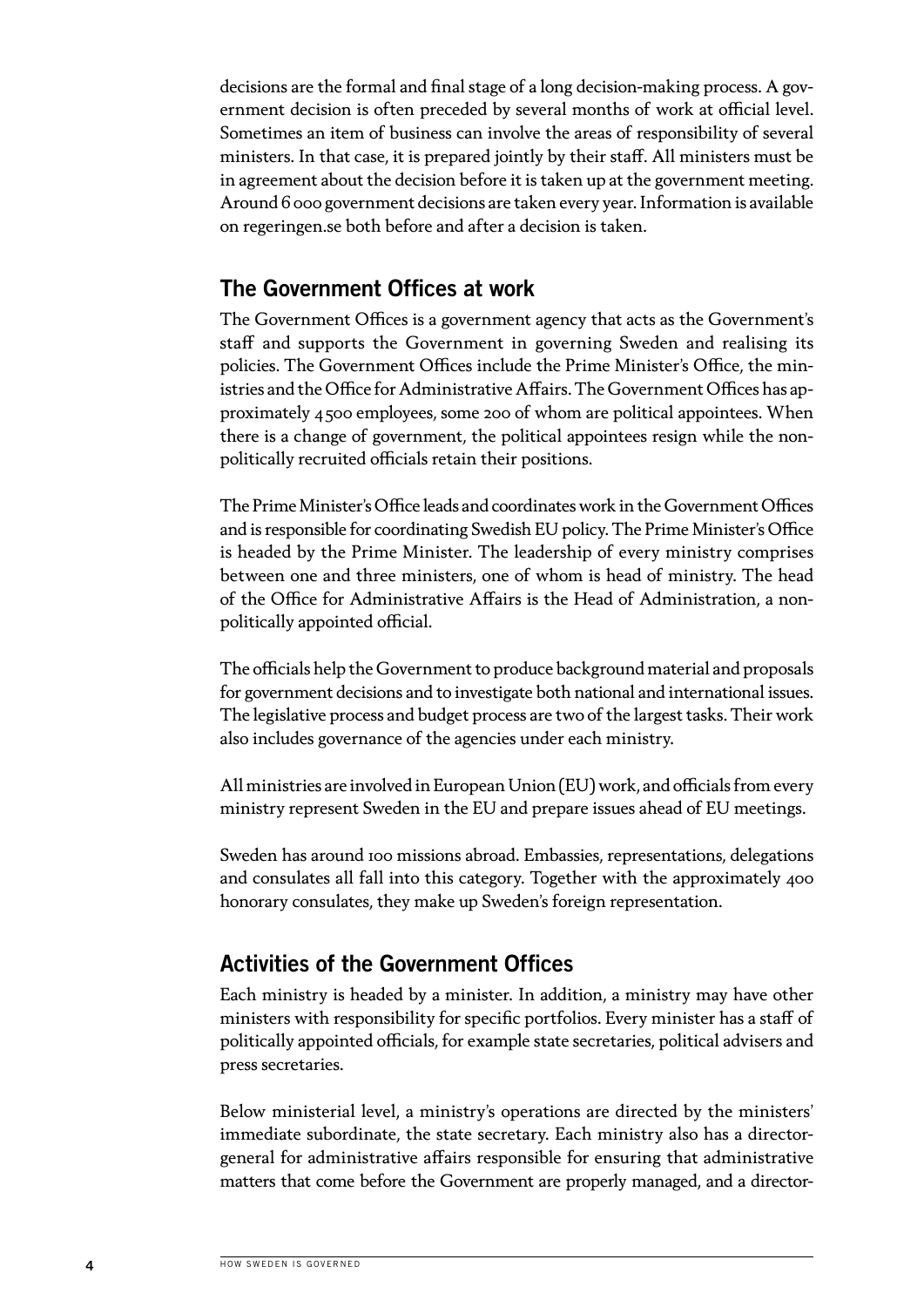general for legal affairs responsible for drafting legislative proposals and ordinances. Most government business is prepared by officials in the various departments and divisions within the ministries.

#### Ministry of Culture

The Ministry of Culture is responsible for the following areas: culture and conditions for creative artists, cultural heritage, media, film and sport.

#### Ministry of Defence

The Ministry of Defence is responsible for the following areas: total defence and protection and preparedness against accidents, emergency preparedness, international peace support operations, international law in armed conflicts and security intelligence.

#### Ministry of Education and Research

The Ministry of Education and Research is responsible for the following areas: preschools and schools, universities and other higher education institutions, research, adult education, education for people with learning disabilities, Swedish for immigrants, liberal adult education, space activities, gender equality, youth policy, and civil society policy.

#### Ministry of Employment

The Ministry of Employment is responsible for the following areas: working life policy, labour market policy, integration policy, discrimination issues, human rights at national level, Swedish citizenship and minority policy.

#### Ministry of Enterprise, Energy and Communications

The Ministry of Enterprise, Energy and Communications is responsible for the following areas: regional growth, energy, transport and infrastructure, IT, postal services, and the business sector. The business sector area includes enterprise and entrepreneurship, competitiveness and functioning markets, and needs-driven research and innovation.

#### Ministry of the Environment

The Ministry of the Environment is responsible for the following areas: a toxinfree everyday environment, climate, seas, water, biodiversity, nature conservation, the system of environmental objectives, international environmental cooperation, ecocycles, nuclear safety and radiation protection, environmental legislation, environmental technology and environmental research.

#### Ministry of Finance

The Ministry of Finance is responsible for the following areas: economic policy, the central government budget, tax policy, financial market issues, lotteries and gaming issues, international economic cooperation, state-owned enterprises, and local government finances and legislation.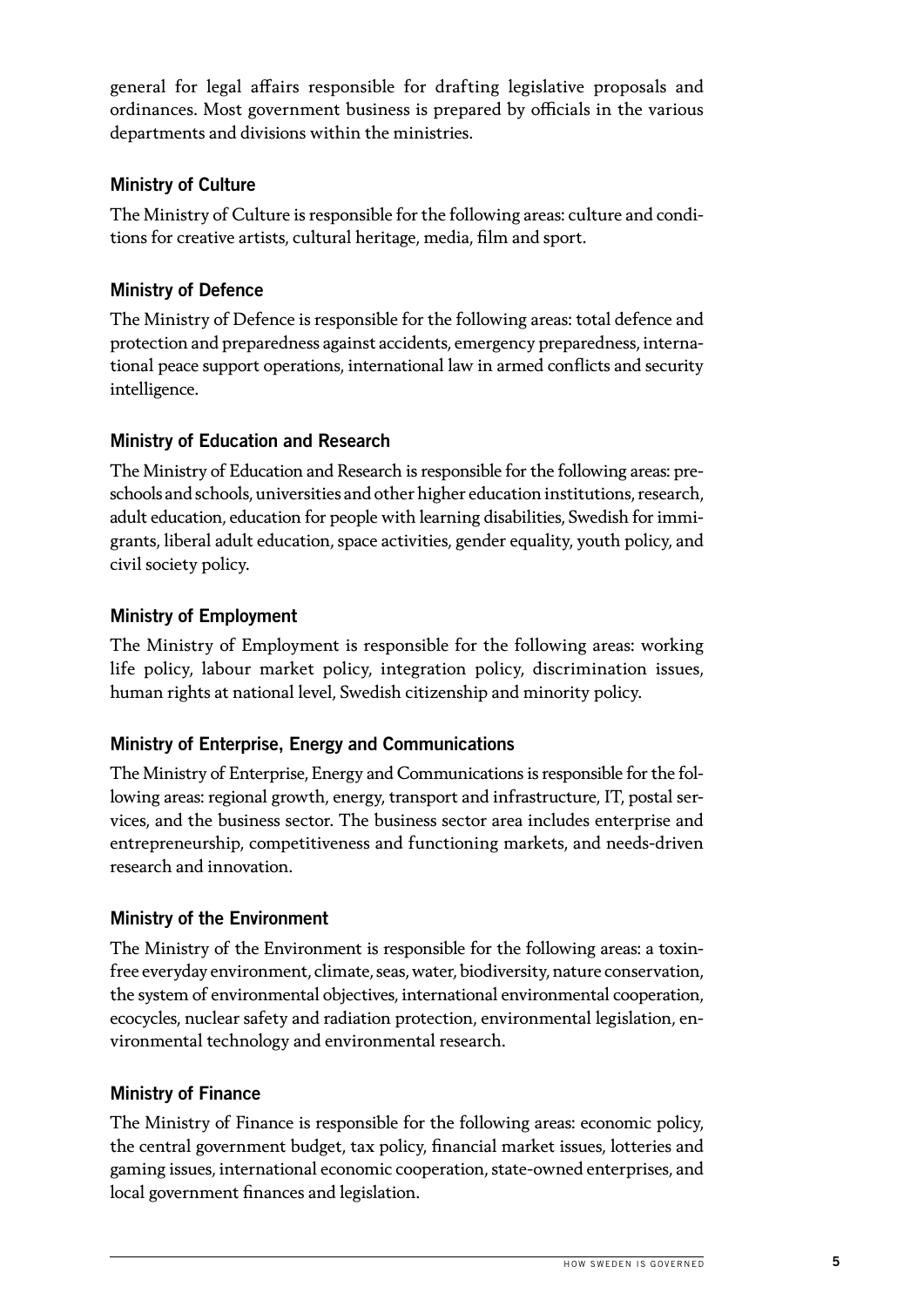#### Ministry for Foreign Affairs

The Ministry for Foreign Affairs is responsible for the following areas: foreign and security policy, global development and development assistance, trade policy, assistance to Swedes abroad, international law and human rights, export controls of military equipment, international cooperation with countries and regions, and the promotion of trade, investment and Sweden.

#### Ministry of Health and Social Affairs

The Ministry of Health and Social Affairs is responsible for the following areas: health and medical care, public health, children's rights, disabilities, elderly care, social services, sickness insurance, pensions and financial support for families, central government administration, housing, construction and religious communities.

#### Ministry of Justice

The Ministry of Justice is responsible for the following areas: the Swedish Constitution and legislation in the areas of criminal law, civil law and procedural law, the judicial system, migration and asylum policy, business relating to pardons in criminal cases and certain other criminal law matters, democracy policy, and consumer affairs.

#### Ministry for Rural Affairs

The Ministry for Rural Affairs is responsible for the following areas: agriculture and related environmental issues, rural development, forestry, fisheries and aquaculture, reindeer husbandry, Sami affairs, horticulture, animal welfare and health, foodstuffs, hunting and game management, and higher education and research in the land-based industries.

The ministries listed above have specific policy areas, but there is also an overarching organisation:

#### Prime Minister's Office

The Prime Minister's Office leads and coordinates the work of the Government Offices. It is also responsible for coordinating Swedish EU policy. The Prime Minister's Office also includes the ministerial offices of the Prime Minister and the Minister for EU Affairs.

#### Office for Administrative Affairs

The Office for Administrative Affairs acts as a joint resource for the Government Offices as a whole, and is responsible for cross-ministerial administrative concerns. These include change and renewal in the Government Offices, financial management, employer issues, skills provision, IT support, libraries, archives and registers, and information and communication.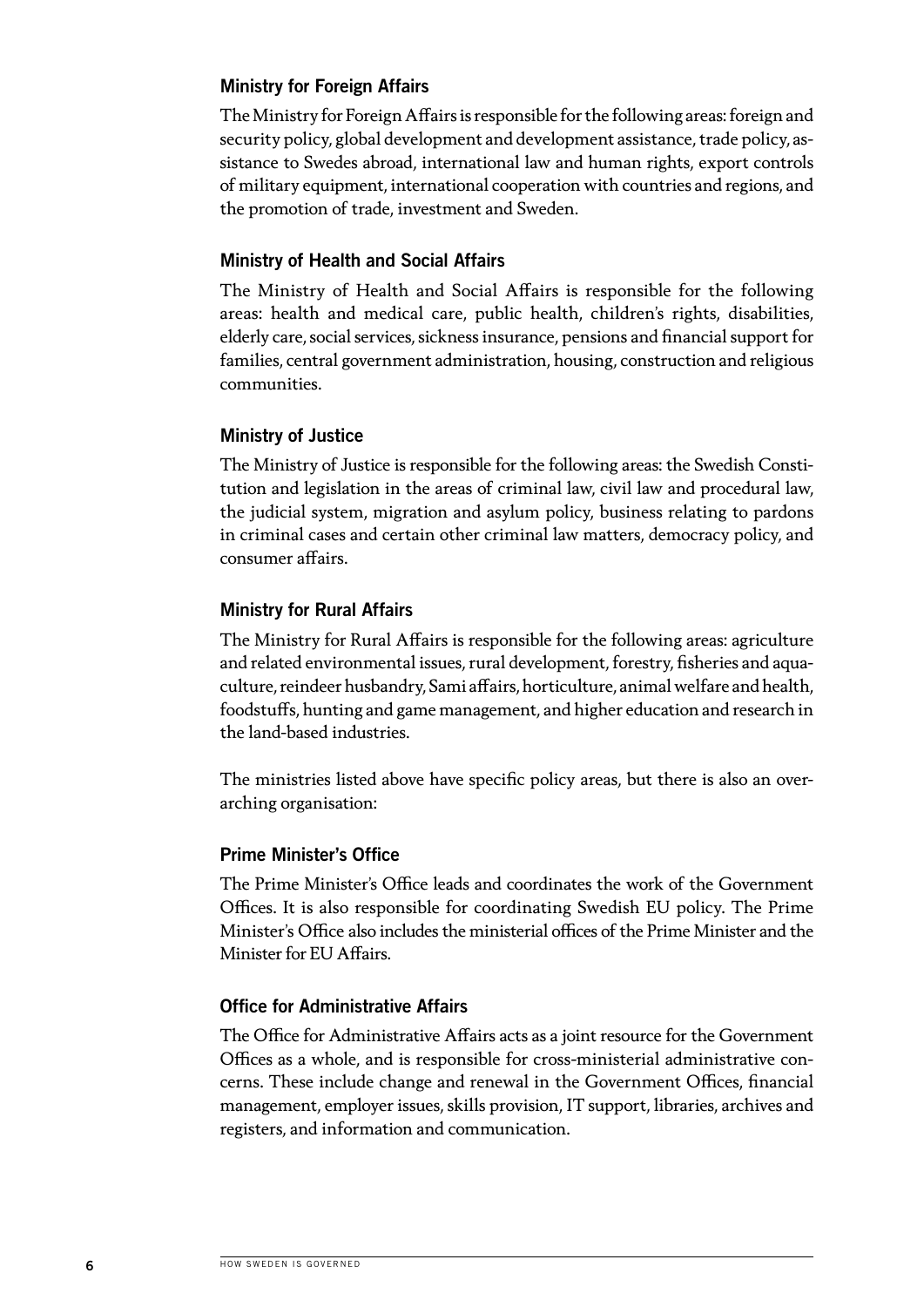## <span id="page-6-0"></span>Government agencies

Each ministry is responsible for a number of government agencies tasked with applying the laws and carrying out the activities decided on by the Riksdag and the Government. The Swedish Migration Board and the Swedish Tax Agency are examples of government agencies.

Every year the Government issues appropriation directions for the government agencies. These set out the objectives of the agencies' activities and how much money they have available to them. The Government therefore has quite substantial scope for directing the activities of government agencies, but it has no powers to interfere with how an agency applies the law or decides in a specific case. The government agencies take these decisions independently and report to the ministries. In many other countries, a minister has the power to intervene directly in an agency's day-to-day operations. This possibility does not exist in Sweden, as 'ministerial rule' is prohibited.

The Government is responsible for recruiting and appointing the heads (directors-general) of government agencies. There are currently around 350 government agencies.

## The budget process

The central government budget is a long process that begins more than a year before the start of the fiscal year concerned. The process begins in December when the Ministry of Finance presents forecasts for economic development to the Government. Discussions within the Government on the orientation of the central government budget are held in March. The overall focus for the coming years is set out in the Spring Fiscal Policy Bill, which is presented to the Riksdag in April.

Work continues in the ministries throughout the spring and summer, and the Government submits proposals for the central government budget for the coming year – the Budget Bill – to the Riksdag in September.

While the Riksdag is considering the Budget Bill, the ministries produce appropriation directions for the government agencies. The Government adopts the appropriation directions for the government agencies before the end of the calendar year.

## The legislative process

The Riksdag decides whether to pass new legislation. The majority of legislative proposals are initiated by the Government. Around 200 bills are submitted to the Riksdag by the Government every year. Some of them propose entirely new legislation while others propose amendments to existing laws.

#### Inquiries and committees

Some of the issues handled by the Government are more complex than others. In such contexts, the Government may appoint an inquiry chair (one person) or a committee of inquiry (a group consisting of several people) to investigate the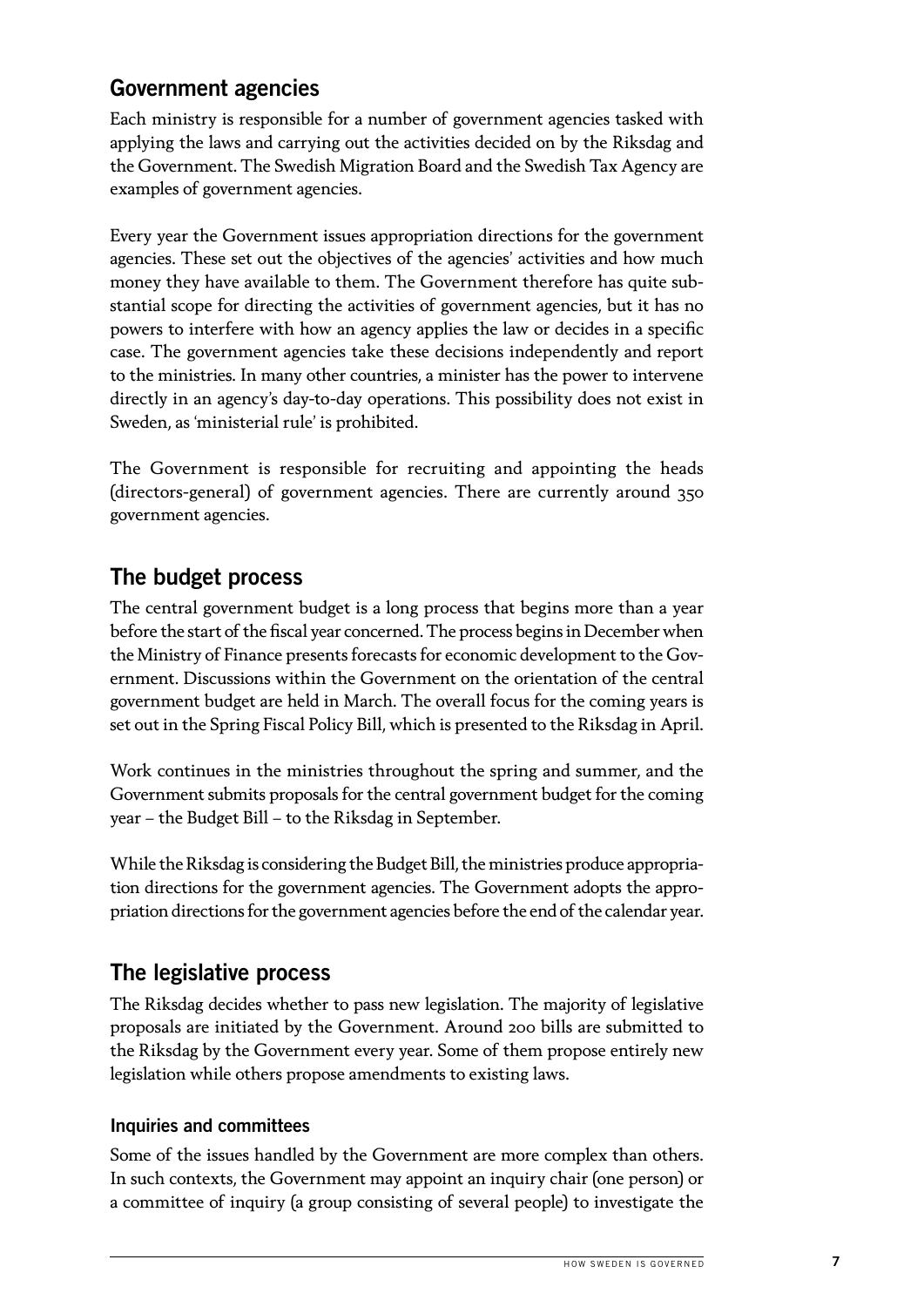issue. The Government issues terms of reference setting out the mandate for the inquiry. Inquiry conclusions are gathered in a report which is published and made available to the public.

#### When the Government wants to introduce a new law, the process is usually as follows:

- 1. A government inquiry is appointed to investigate the issue. A committee or an individual is tasked with investigating the conditions for the measures the Government wants to introduce. The framework for the assignment is set out in terms of reference.
- 2. When the inquiry is complete the inquiry chair or committee drafts a report.
- 3. The report is sent for consultation to relevant government agencies, organisations, municipalities and other stakeholders, which can submit responses. If many of the bodies consulted take a negative view, the decision may be taken not to take the matter any further, or to attempt to find alternative solutions to those proposed by the inquiry.
- 4. The report is also sent to the Council on Legislation, which scrutinises the legal aspects.
- 5. The Government then drafts a proposal, in the form of a Government bill, to the Riksdag.
- 6. A parliamentary committee may submit views on the proposal (committee report).
- 7. The Riksdag votes on the bill. If passed, a new law can be promulgated in the Swedish Code of Statutes (SFS).

Some legislation affecting Sweden is enacted by the European Union. Certain laws adopted in the EU are directly applicable in Sweden without the need for the Riksdag to take a decision on the matter.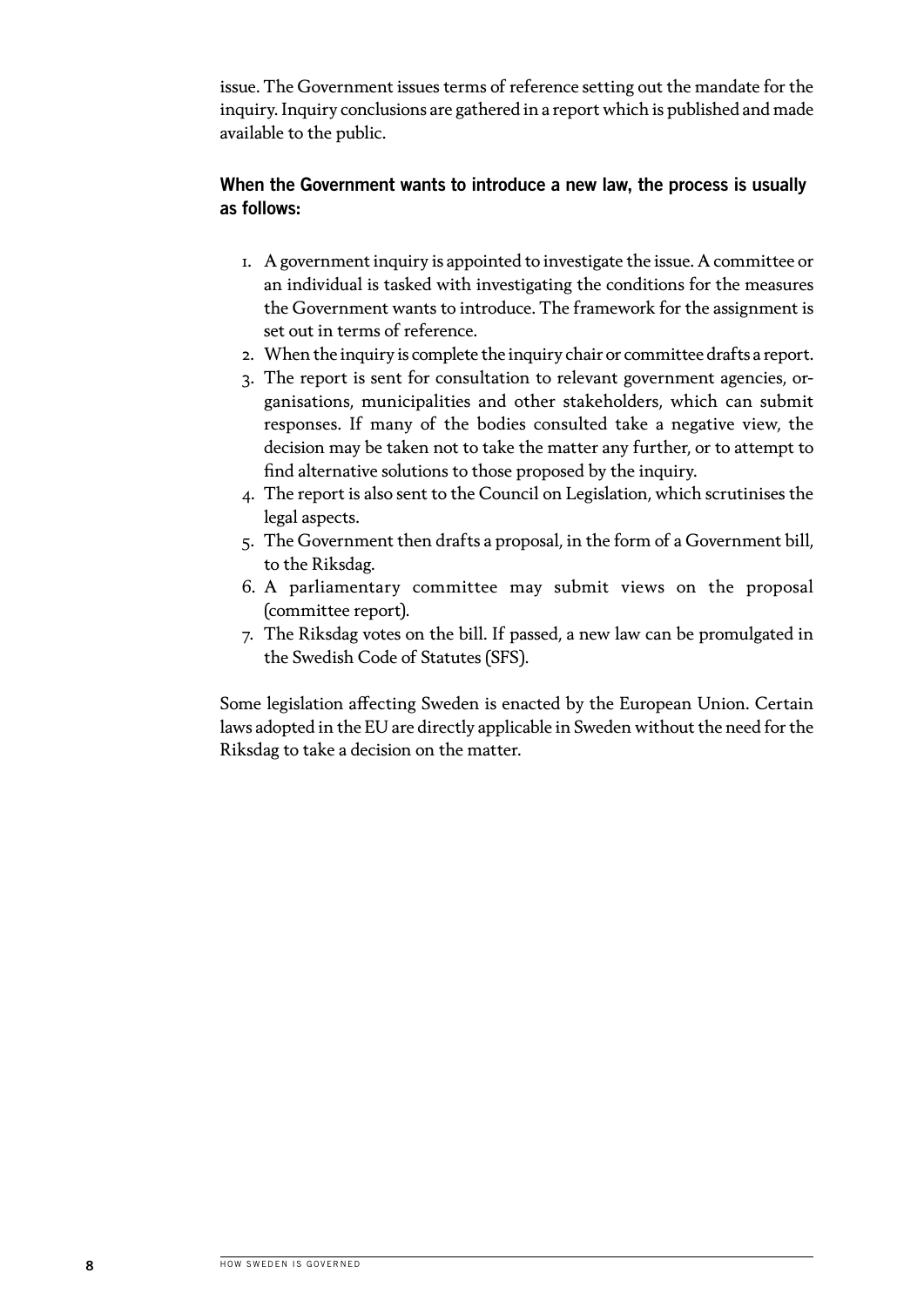## <span id="page-8-0"></span>The Swedish social model

## A democratic system with free elections

Sweden is a democracy with a parliamentary form of government, which means that all public power proceeds from the people. Laws are passed by the Riksdag, a parliament of 349 members elected by the people every four years. Following each election, the Speaker of the Riksdag proposes a new prime minister. The Prime Minister is then appointed by the Riksdag and tasked with forming a government. The Government, led by a prime minister, governs Sweden.

Formally, Sweden is a constitutional monarchy with King Carl XVI Gustaf as head of state. The monarch has a symbolic function as head of state and almost exclusively ceremonial duties.

When general elections are held in Sweden, the seven million people entitled to vote have an opportunity to influence who will represent the people in the Riksdag, county councils and municipalities.

To vote in the three elections, you must have turned 18 on election day at the latest. Various specific rules also apply:

- To vote in the parliamentary election you must be a Swedish citizen and be, or have been, registered as a resident in Sweden.
- To vote in municipal and county council elections you must be a Swedish citizen or:

 - a citizen of an EU country, Iceland or Norway, and registered as a resident in the municipality/county council area concerned, or

 - a citizen of another country not listed above, have been registered as a resident in Sweden for at least three consecutive years and be registered as a resident in the municipality/county council area concerned.

In addition to voting in elections, there are other ways to influence policy in Sweden. These include joining a political party, submitting views on inquiry reports and taking part in referendums.

Every five years there are also elections to the European Parliament, the only EU institution that is directly elected. Everyone who is a national of an EU Member State and is registered as resident in Sweden is entitled to vote in Sweden.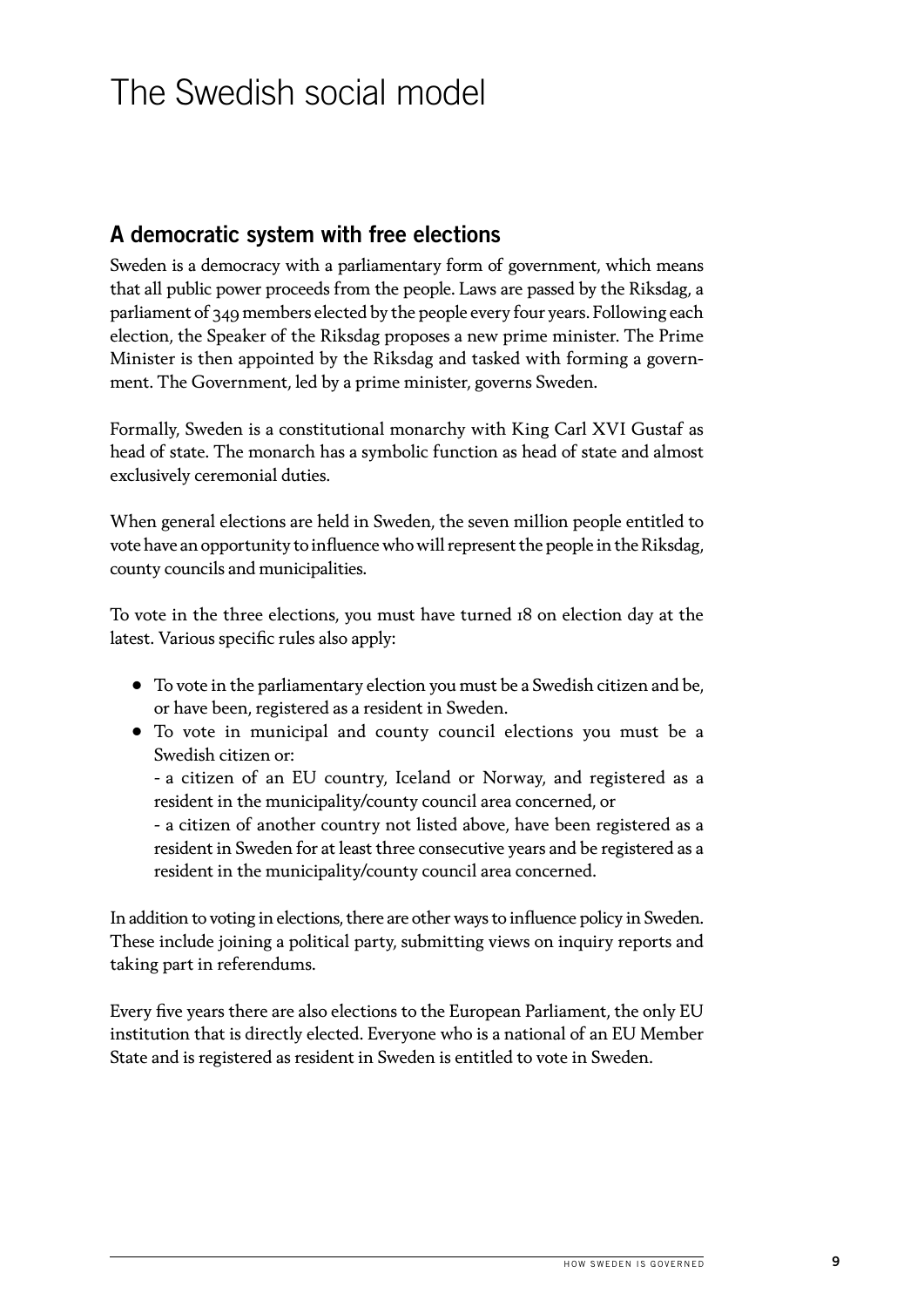## <span id="page-9-0"></span>The Swedish administrative model – three levels

Sweden is governed at three levels: national, regional and local. In addition to these there is the European level.

#### National level

The Riksdag, which has the power to pass legislation, represents the people at national level. The Government governs Sweden by executing decisions taken by the Riksdag and initiating new laws and legislative amendments. The Government is supported in this by the Government Offices and the government agencies.

#### Regional level

Sweden is divided into 21 counties. Each county has a regional central government authority, the county administrative board. Some other government agencies also operate at regional and local level. There are 20 county councils. They are led by political assemblies elected by the people. The main task of county councils is health care. Counties and county councils cover the same geographical area (with one exception) so they are usually regarded jointly as the regional level. The highest decision-making bodies are the county council assemblies or regional councils. The county councils' activities are governed by the Local Government Act, but there is scope for autonomy, i.e. decisions in each municipality, county council or region are taken in the sector in question.

#### Local level

Sweden has approximately 290 municipalities. The municipalities are responsible for the majority of public services in the area where you live. Their most important responsibilities include preschools, schools, social services and elderly care. The municipalities are governed by politicians elected by the people. The highest decision-making bodies are the municipal councils/city councils. The municipalities' activities are governed by the Local Government Act, but as at regional level there is some scope for autonomy.

#### European level

Sweden is covered by the EU regulatory framework and participates in the process whereby new common rules are drafted and adopted. The Government represents Sweden in the European Council and the Council of the European Union, which lays down guidelines for future cooperation. The Prime Minister also has overall responsibility for developing and coordinating Sweden's EU policy.

## The Swedish Constitution

The Constitution takes precedence over all other laws, and no other law may conflict with its provisions. Nor can it be amended as easily as other laws. Amendments require the Riksdag to take the same decision on two separate occasions. A parliamentary election must also have taken place between the two decisions.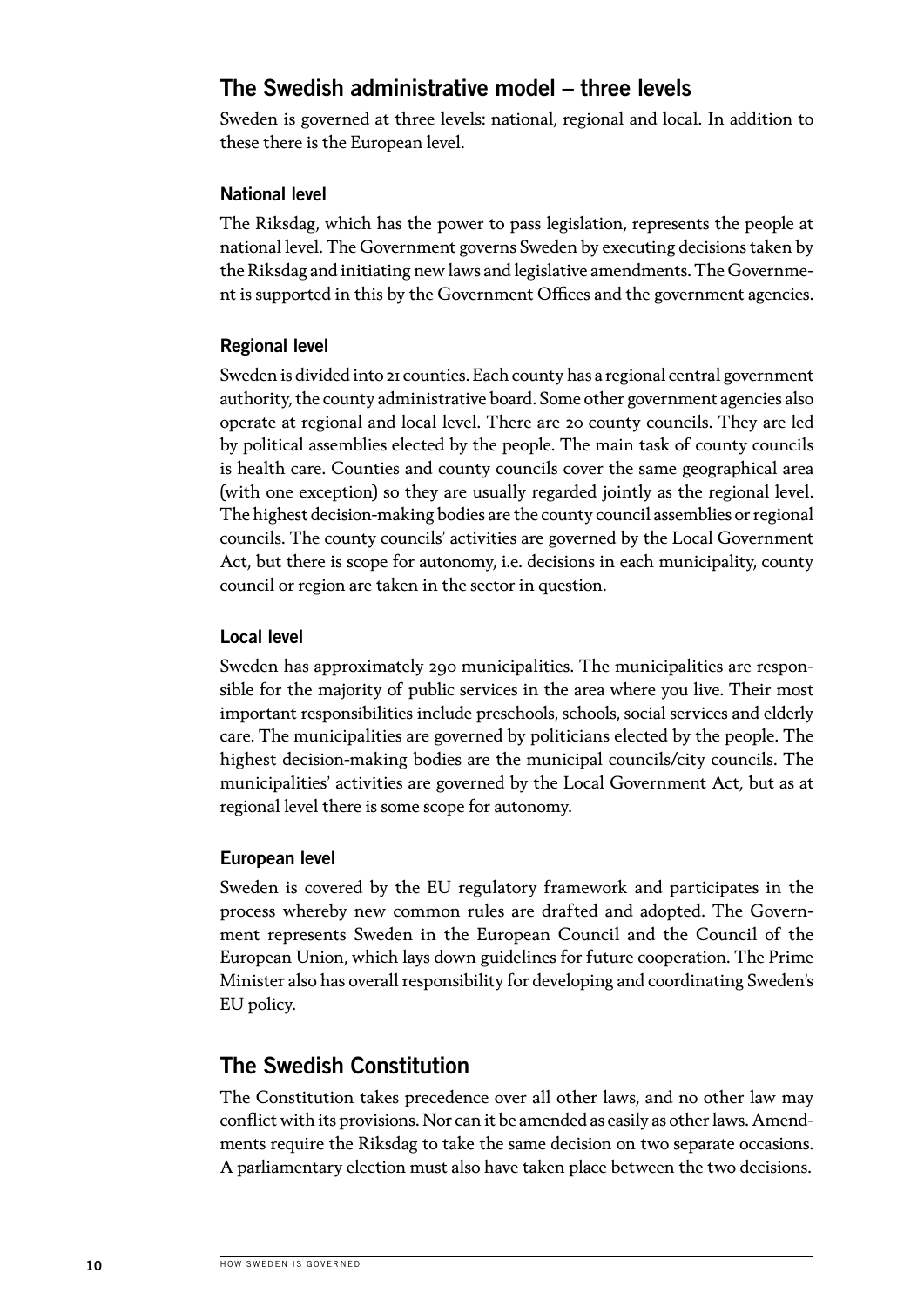<span id="page-10-0"></span>The Constitution concerns Sweden's form of government, succession to the throne, freedom of expression and of the press, and other fundamental freedoms and rights.

- The 1974 Instrument of Government embodies the basic political principles by which the state is governed. It defines and delimits the tasks of Government, establishes the basic rights and freedoms of the people of Sweden and prescribes the procedures for elections to the Riksdag.
- The 1810 Act of Succession governs how the Swedish throne is inherited, that is, who becomes king or queen.
- The 1949 Freedom of the Press Act contains provisions on freedom of the press and the right to access official documents.
- The 1991 Fundamental Law on Freedom of Expression guarantees freedom of expression in radio, television, film and similar new media.

## Human rights

Responsibility for ensuring that human rights are not violated rests with the Riksdag, the Government and the national, regional and local government administration as a whole. The Government's longterm goal is to ensure full respect for human rights in Sweden.

In Sweden, human rights are primarily safeguarded through the Constitution and other laws and ordinances. In addition, the European Convention for the Protection of Human Rights and Fundamental Freedoms has applied as law in Sweden since 1995. There are also other international intergovernmental agreements establishing human rights.

The Government's efforts to promote and protect human rights permeate both national policy and all aspects of foreign policy. Central government, municipalities and county councils must:

- ensure respect for the fundamental freedoms, e.g. freedom of expression, freedom of information and freedom of assembly;
- protect people from violations such as torture and arbitrary detention;
- fulfil basic needs, such as housing and education;
- combat discrimination of persons on grounds of gender, ethnicity, religion or other belief, disability, sexual orientation, age or transgender identity or expression.

## Gender equality

Sweden has a long tradition of work for gender equality. Gender equality means that women and men enjoy the same rights and opportunities in all areas of life, for example equal opportunities on the labour market, shared responsibility for the home and children and economic equality. One important date in this respect was 1921, when women gained the right to vote. Many reforms and laws have been introduced since that date.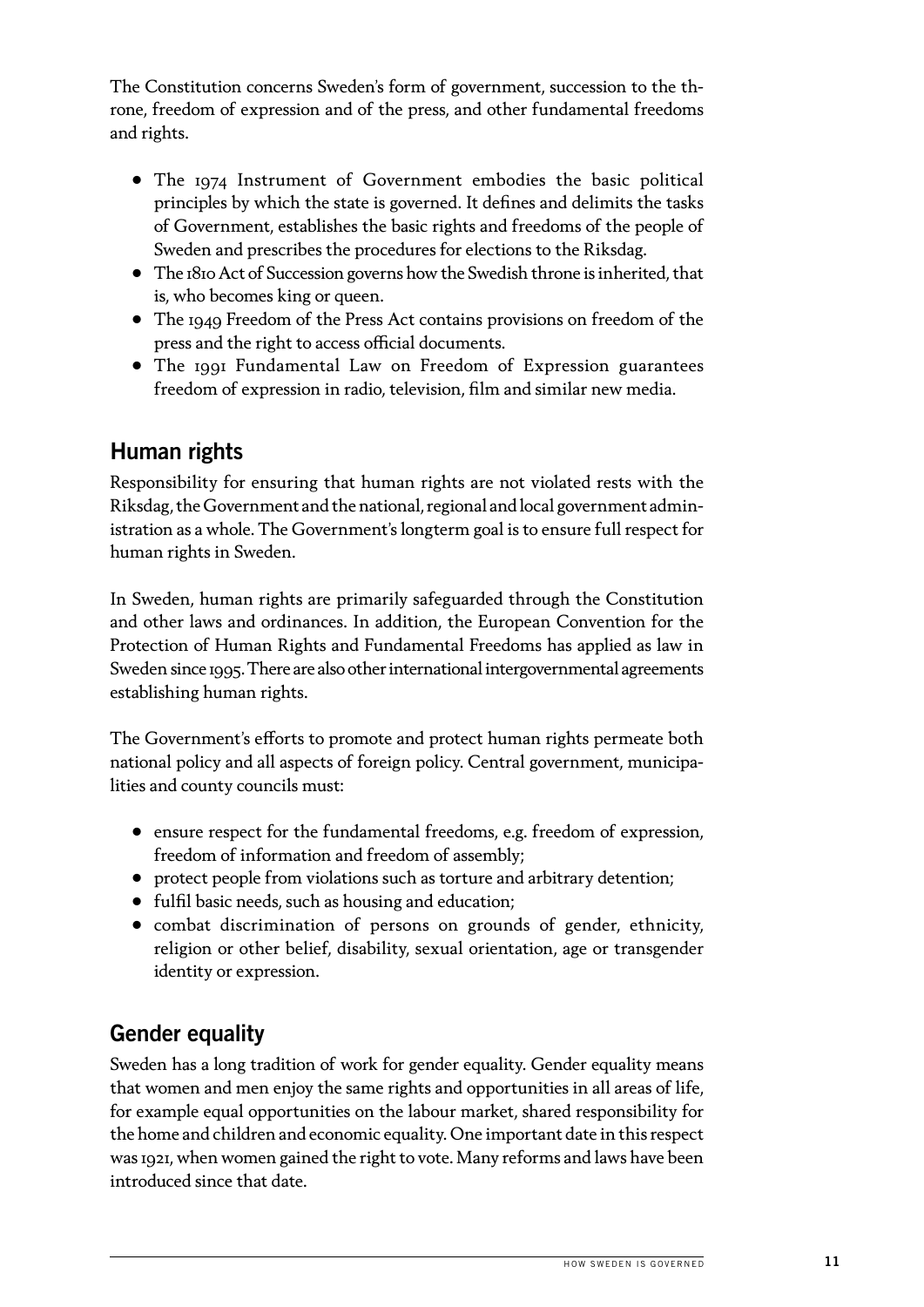#### <span id="page-11-0"></span>Power and influence

The proportion of women on the Swedish labour market has increased rapidly since the mid-1960s, and today women work to almost the same extent as men. But the balance of power and influence between women and men still varies between different sectors of society. Politics is one of the most gender-equal sectors. The proportion of women and men in the Riksdag is 45 per cent and 55 per cent respectively. There are fewer women in leading positions in other areas, such as science, culture, mass media, the Church of Sweden and business. Despite certain changes in recent years, the business sector is the most heavily male-dominated.

### Public access

#### The principle of public access

The principle of public access means that, as far as possible, the activities of government agencies, the Riksdag and local government decision-making bodies should be open. To guarantee transparency in these activities, the principle of public access to official documents has been enshrined in one of the fundamental laws, the Freedom of the Press Act.

The principle of public access entitles the general public to access official documents. Documents that are received or sent out by the Government Offices and other government agencies, e.g. letters, decisions and inquiries, usually constitute official documents. As a general rule, all incoming documents should be registered by the receiving authority.

Notes and draft decisions are not normally classified as official documents. If you want to know what documents are held by a government agency or to get hold of them, you should contact the agency in question.

The principle of public access also means that officials and others working in central government, municipalities and county councils have freedom of communication. This means that, with some exceptions, they have the right to tell, for example, the media about matters that would otherwise be secret without punishment and without the employer finding out who provided the information.

### Ombudsmen

An important function in guaranteeing transparency in the public sector is the system of ombudsmen, a concept which has spread to several other countries.

Sweden has the following official ombudsmen:

The Ombudsmen for Justice (JO) – or Parliamentary Ombudsmen, as they are officially known – are elected by the Riksdag to ensure that government agencies and public officials comply with existing laws and other regulations in the performance of their duties.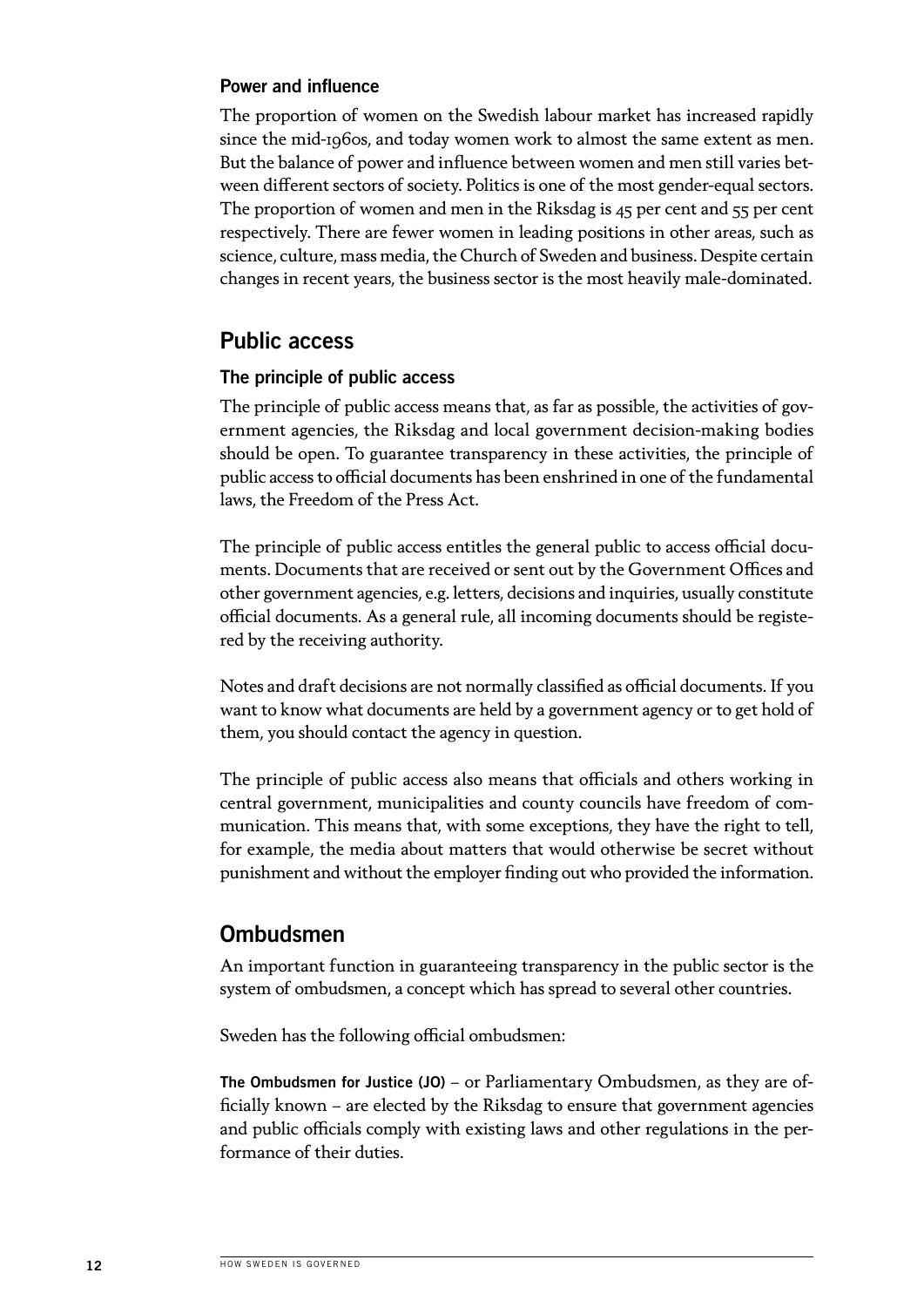<span id="page-12-0"></span>The Office of the Chancellor of Justice (JK) is primarily responsible for supervising the government agencies and courts on behalf of the Government, representing the State in court cases, settling claims for damages directed at the State, acting as prosecutor in freedom of the press and freedom of expression cases and acting as a legal adviser to the Government.

The Consumer Ombudsman (KO) defends the interests of consumers against companies in the courts. The primary task of the Consumer Ombudsman is to ensure that companies follow the Marketing Act, the Consumer Contracts Act, the Product Safety Act and the Distance and Doorstep Sales Act.

The Office of the Equality Ombudsman (DO) ensures compliance with the Discrimination Act.

The Ombudsman for Children in Sweden (BO) represents the rights and interests of children and young people based on the UN Convention on the Rights of the Child.

The Child and School Student Representative (BEO) is tasked with promoting the rights of children and pupils in accordance with the Education Act.

## Scrutiny of the State

The Committee on the Constitution (KU) is a Riksdag committee that scrutinises the ministers' performance of their official duties and the handling of government business. It also prepares matters concerning the Constitution, the Riksdag Act and the choice of auditors-general.

The Swedish National Audit Office, which is an agency answerable to the Riksdag, scrutinises government agencies and enterprises and ensures their compliance with directives, rules and regulations. It also verifies that they achieve their objectives, i.e. that the Government and other agencies are doing their job.

Some central government agencies are also supervisory authorities, that is, they exercise scrutiny themselves. In this way, the State scrutinises and supports the work of the county councils, regions and municipalities. The Swedish Schools Inspectorate is, for example, a supervisory authority that inspects schools to ensure that they comply with laws and regulations.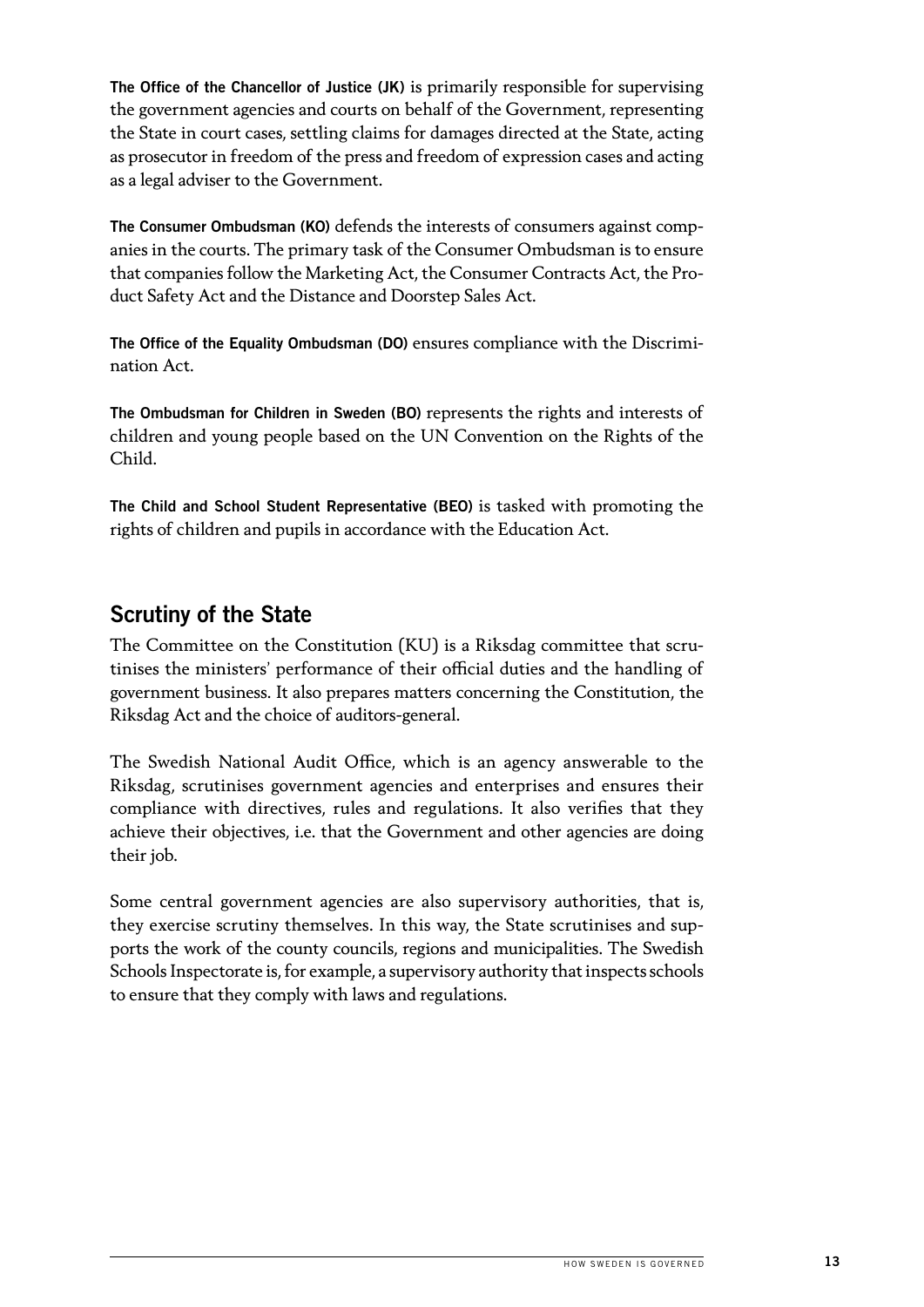## <span id="page-13-0"></span>Sweden in the world

International and EU-related work has increased with globalisation and Sweden's membership of the EU. All of the ministries undertake EU-related work, prepare Swedish positions and monitor matters and cases in the Court of Justice of the European Union.

### Sweden and the EU

Sweden has been a member of the European Union since 1 January 1995 following a national referendum in 1994. Membership means that Sweden takes part in the EU's work and has the possibility to influence the decisions taken there.

For the time being, Sweden remains outside the Economic and Monetary Union (EMU), the members of which have the euro as a common currency. A referendum was held in September 2003 on whether Sweden should join the single currency. The result was that 55.9 per cent of voters said no.

Around 1200 Swedes work in the EU. Some of them represent Sweden and Swedish interests, while others are part of the EU administration, working for example at the European Commission or similar institutions.

### Sweden and the United Nations

Sweden became a member of the United Nations (UN) in 1946, the year after the organisation was formed. Since then, active involvement in the UN has been an important element of Swedish foreign policy.

Sweden's Government, with broad support in the Riksdag, views cooperation within the UN as the most important instrument for dealing with the major global life-and-death issues. This requires a strong UN and close cooperation with local organisations, individual countries and civil society in all parts of the world.

Since the 1960s, Sweden has taken part in most UN peacekeeping operations. Over 70 000 Swedes have served in UN operations over the years and several Swedes have worked as UN mediators.

Sweden works within a broad spectrum of UN areas of activity and has been a driving force behind significant initiatives. The abolition of the death penalty, children's rights, the abolition of apartheid, the Convention against Torture, disarmament, the environment and the fight against drugs are examples of issues in which Sweden has taken an active hand. Sweden is one of the largest donors to various UN bodies in the sphere of multilateral development cooperation.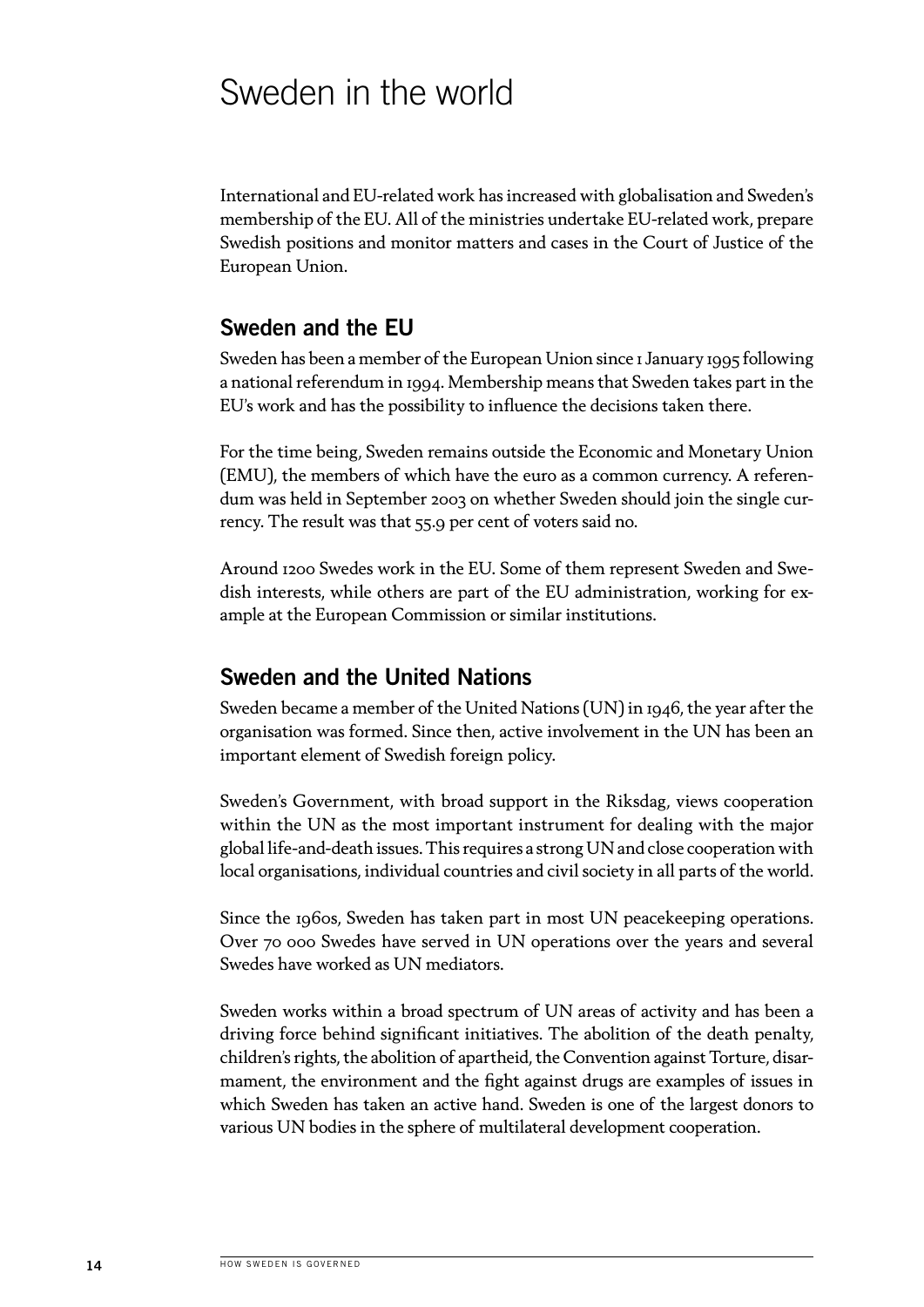## <span id="page-14-0"></span>Nordic cooperation

Formal cooperation between the Nordic countries is one of the oldest and most far-reaching examples of regional cooperation in the world. The political cooperation is built on common values and a desire to achieve results that contribute to dynamic development and increase Nordic expertise and competitiveness.

#### The Nordic Council

The Nordic Council, which was established in 1952, comprises 87 members from Denmark, Finland, Iceland, Norway, Sweden, the Faroe Islands, Greenland and Åland. The members of the Council are members of the countries' parliaments, nominated by their respective party and chosen by the parliament. There are no direct elections to the Nordic Council.

#### Nordic Council of Ministers

The Nordic Council of Ministers was formed in 1971 and is the body for Nordic intergovernmental cooperation. Despite its name, the Nordic Council of Ministers is not one council of ministers but several. The Nordic ministers for specific policy areas meet in the Council of Ministers several times a year. The exceptions include the foreign ministers and defence ministers, who are outside the Nordic Council of Ministers. Of course, this does not prevent these ministers from holding meetings at Nordic level.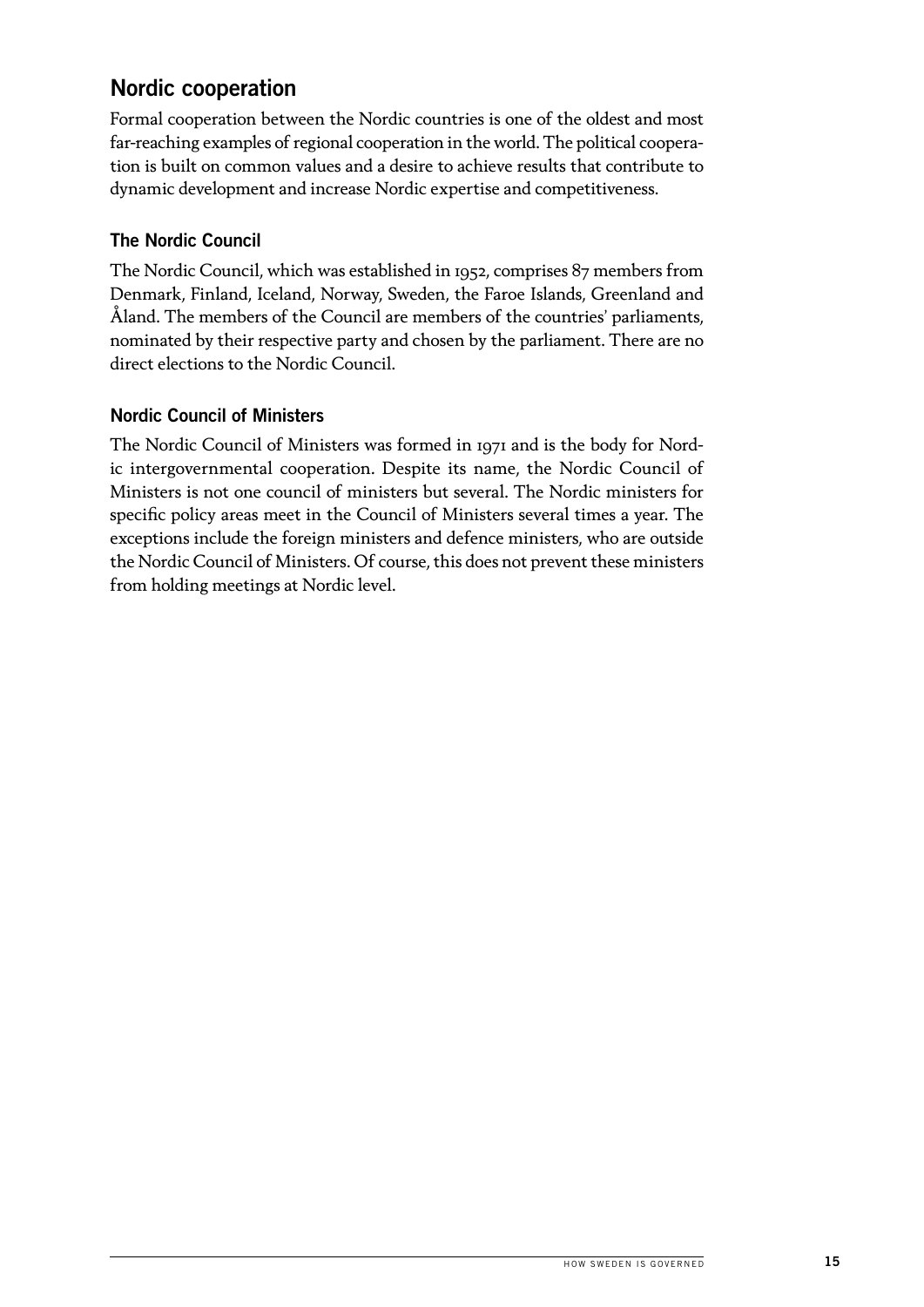## <span id="page-15-0"></span>Facts about Sweden

Capital city: Stockholm

Population: Approximately 9.6 million inhabitants Language: Swedish. Recognised national minority languages: Finnish, Sami, Meänkieli, Romani Chib, Yiddish Form of government: constitutional monarchy, parliamentary democracy Parliament: popularly elected unicameral Riksdag comprising 349 members. Area:  $450 \cdot 100 \cdot \mathrm{km}^2$ , the third largest country in western Europe Currency: Swedish krona (SEK)

#### Further information:

[www.regeringen.se](http://www.regeringen.se) (Swedish) [www.government.se](http://www.government.se) (English) [www.sweden.se](http://www.sweden.se )

#### More statistics

www.scb.se

## **Contact**

#### **Telephone**

Government Offices switchboard: +46 8 405 10 00

#### Post

All ministries (except the Ministry for Foreign Affairs): 103 33 Stockholm Ministry for Foreign Affairs: 103 39 Stockholm

#### Email

See [www.government.se](http://www.government.se)